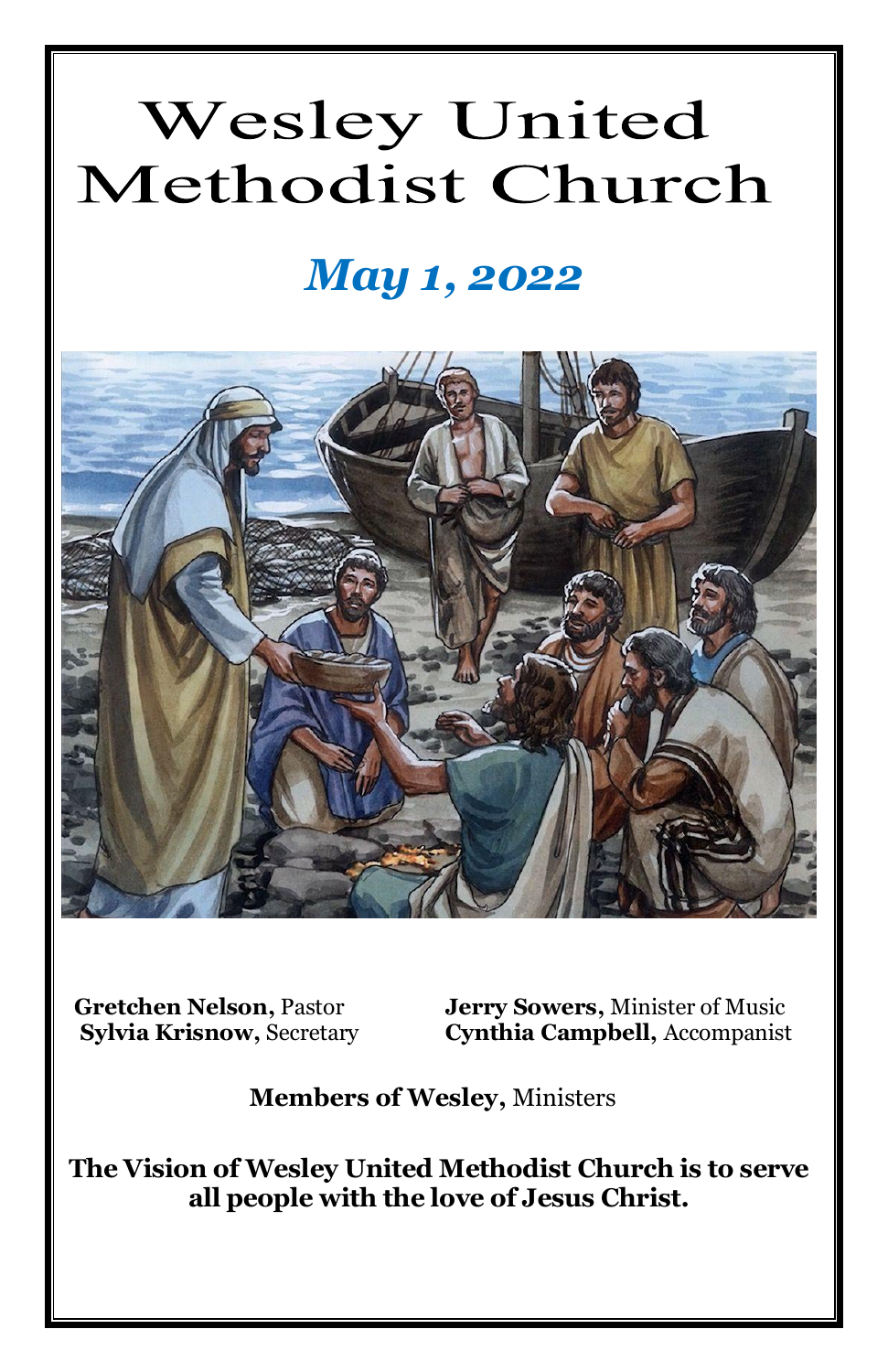#### **Order of Worship – 10:00 A.M. Service**

#### **Gather and Spend Time with God Together**

#### **Preparing Your Home for Worship**

*Create a space that brings reminders of God's covenant faithfulness in resurrection. Candles. Colorful flowers. Pictures. Fill your space with visuals for the Easter season - celebrating resurrection.* 

*Gather & spend time with God together—"Day by Day, as they spent much time together in temple, they broke bread at home and ate their food with glad and generous hearts…" Acts 2:46*

#### **Welcome and Orientation**

*Centering our attention on God's Holy Presence*

**Gathering Centering Music—** *Let the music fill your hearts and spirits becoming aware of God welcoming you in love.*

#### **Call to Worship**

 **One:** Kindred siblings. If you lift your net and it is empty,  **Many: come here! We'll cast it out again into Christ's abundance.**

 **One:** If you open your eyes but do not recognize the Holy One, **Many: Come here! We'll find the Risen Christ here among us.** 

**One:** If your life is filled with mourning,

 **Many: come here! Christ is leading a dance of joy. One:** Come here, sisters and brothers!

**Many: To give blessing and honor and glory to God**

**Opening Hymn "Easter People, Raise Your Voices" UMH 304 [**v1] Easter people raise your voices, sounds of heaven in earth should ring. Christ has brought us heaven's choices; heavenly music let it ring. Alleluia. Alleluia. Easter people let us sing.

[v2] Fear of death can no more stop us from our pressing here below. for our Lord empowered us to triumph over every foe. Alleluia. Alleluia. On to victory now we go.

[v3] Every day to us is Easter with its resurrection song. When in trouble move the faster to our God who rights the wrong. Alleluia. Alleluia. See the power of heavenly throngs.

#### **Glory Sightings**

 *Witness to God's faithfulness and love in the world. You are invited to share where have you witnessed good news. Raise a hand, write in the Facebook Comments, add into Zoom Chat.*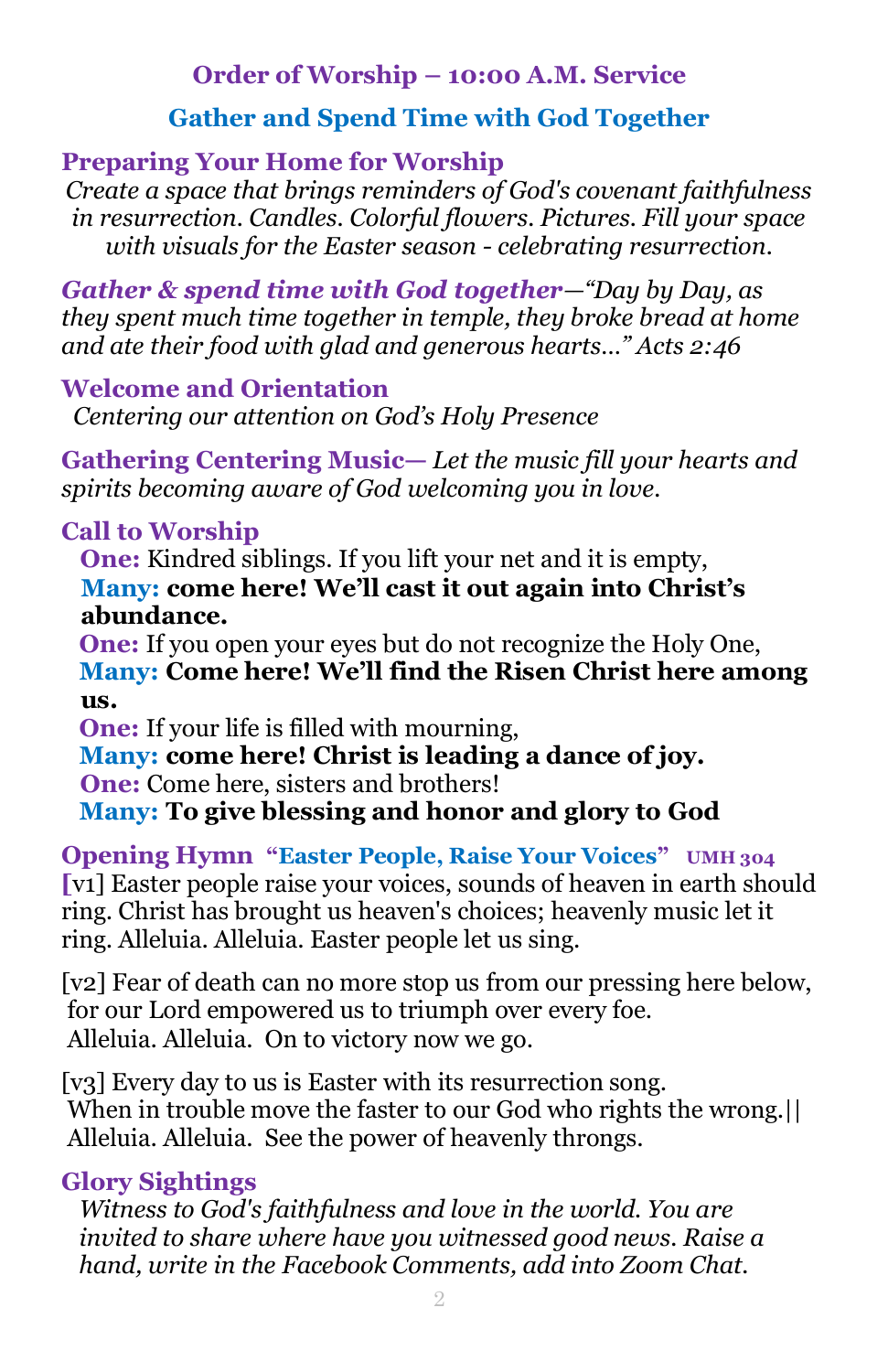#### **Proclamation & Response**

#### **Scripture Reading Revelation 5:11-14**

11 Then I looked, and I heard the voice of many angels surrounding the throne and the living creatures and the elders; they numbered myriads of myriads and thousands of thousands, 12 singing with full voice, "Worthy is the Lamb that was slaughtered to receive power and wealth and wisdom and might and honor and glory and blessing!" 13 Then I heard every creature in heaven and on earth and under the earth and in the sea, and all that is in them, singing, "To the one seated on the throne and to the Lamb be blessing and honor and glory and might forever and ever!" 14 And the four living creatures said, "Amen!" And the elders fell down and worshiped.

#### **Special Music**

#### Gospel Reading John 21:1-19

21 After these things Jesus showed himself again to the disciples by the Sea of Tiberias; and he showed himself in this way. <sup>2</sup> Gathered there together were Simon Peter, Thomas called the Twin, Nathanael of Cana in Galilee, the sons of Zebedee, and two others of his disciples. <sup>3</sup> Simon Peter said to them, "I am going fishing." They said to him, "We will go with you." They went out and got into the boat, but that night they caught nothing.

<sup>4</sup> Just after daybreak, Jesus stood on the beach; but the disciples did not know that it was Jesus. <sup>5</sup> Jesus said to them, "Children, you have no fish, have you?" They answered him, "No." <sup>6</sup> He said to them, "Cast the net to the right side of the boat, and you will find some." So they cast it, and now they were not able to haul it in because there were so many fish. <sup>7</sup> That disciple whom Jesus loved said to Peter, "It is the Lord!" When Simon Peter heard that it was the Lord, he put on some clothes, for he was naked, and jumped into the sea. <sup>8</sup> But the other disciples came in the boat, dragging the net full of fish, for they were not far from the land, only about a hundred yards off. <sup>9</sup>When they had gone ashore, they saw a charcoal fire there, with fish on it, and bread. <sup>10</sup> Jesus said to them, "Bring some of the fish that you have just caught." <sup>11</sup> So Simon Peter went aboard and hauled the net ashore, full of large fish, a hundred fifty-three of them; and though there were so many, the net was not torn. <sup>12</sup> Jesus said to them, "Come and have breakfast." Now none of the disciples dared to ask him, "Who are you?" because they knew it was the Lord. <sup>13</sup> Jesus came and took the bread and gave it to them, and did the same with the fish. <sup>14</sup>This was now the third time that Jesus appeared to the disciples after he was raised from the dead.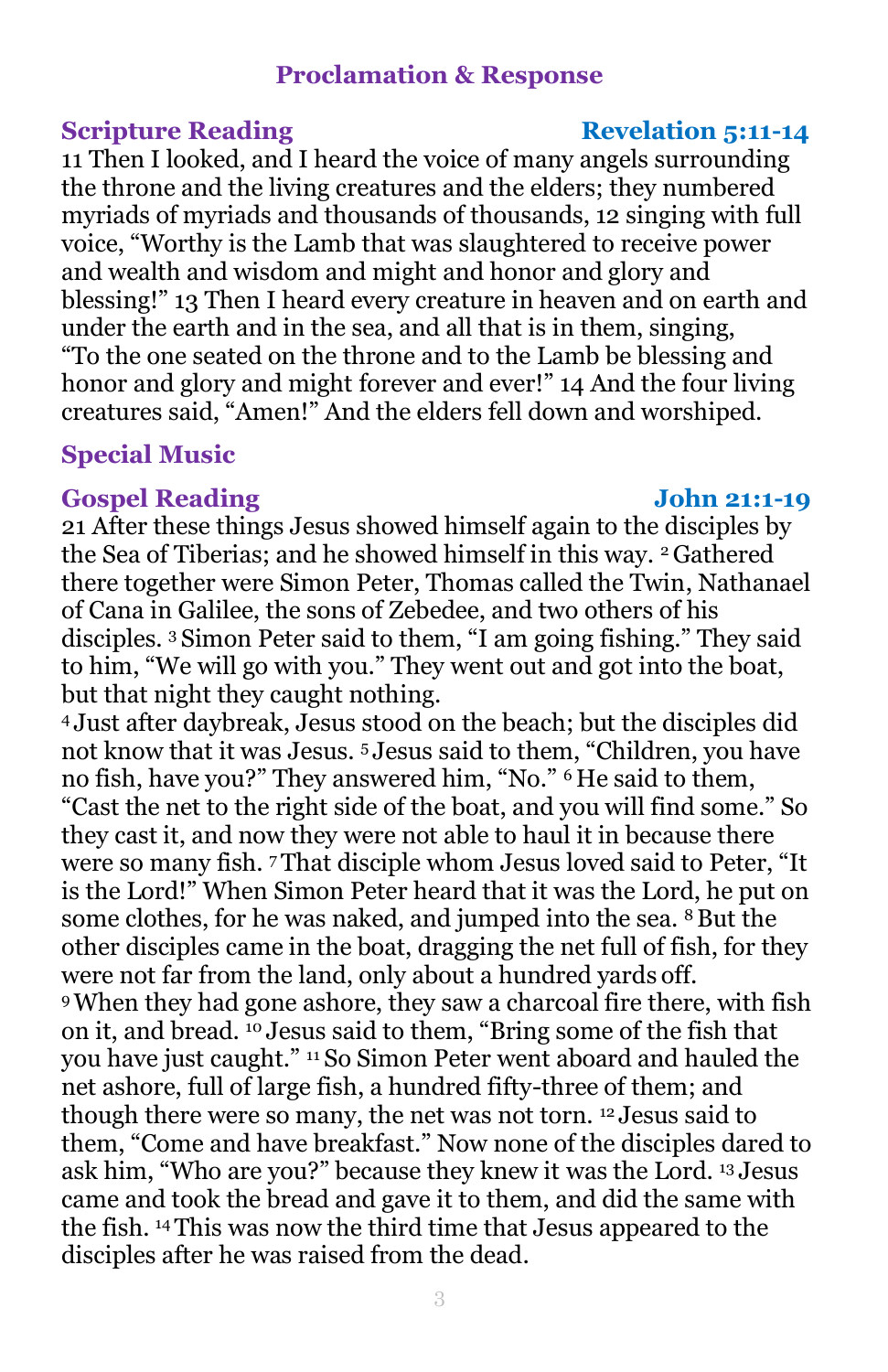<sup>15</sup>When they had finished breakfast, Jesus said to Simon Peter, "Simon son of John, do you love me more than these?" He said to him, "Yes, Lord; you know that I love you." Jesus said to him, "Feed my lambs." <sup>16</sup>A second time he said to him, "Simon son of John, do you love me?" He said to him, "Yes, Lord; you know that I love you." Jesus said to him, "Tend my sheep." <sup>17</sup> He said to him the third time, "Simon son of John, do you love me?" Peter felt hurt because he said to him the third time, "Do you love me?" And he said to him, "Lord, you know everything; you know that I love you." Jesus said to him, "Feed my sheep. <sup>18</sup> Very truly, I tell you, when you were younger, you used to fasten your own belt and to go wherever you wished. But when you grow old, you will stretch out your hands, and someone else will fasten a belt around you and take you where you do not wish to go." <sup>19</sup> (He said this to indicate the kind of death by which he would glorify God.) After this he said to him, "Follow me."

#### **Mediation "Jesus' Campfire Breakfast" Pastor Gretchen Nelson**

#### **Faith Response – Every day is Easter**

- **One:** When Thomas touched the wounds and set himself free **Many: it was Easter day**
- **One:** When Peter's three "yes's" to Jesus finished his three denials **Many: it was Easter day**
- **One:** When Mary ready to embalm the dead ran in fear from the empty tomb

#### **Many: it was Easter day**

**One:** When the disciples looked from afar at a breakfast of fish on the beach

#### **Many: it was Easter day**

**One:** When Emmaus became synonymous with welcome and the breaking of bread with strangers

#### **Many: it was Easter day**

**One:** When Paul was blinded by the light and recognized the voice niggling in his head

#### **Many: it was Easter day**

- **One:** When the hungry are fed at the table the same table as the rich **Many: it is Easter day**
- **One:** When weapons are beaten to ploughshares and peace is a word to be shouted

#### **Many: it is Easter day**

- **One:** When the stranger is welcomed in community and the lonely are restored to relationship
	- **Many: it is Easter day...**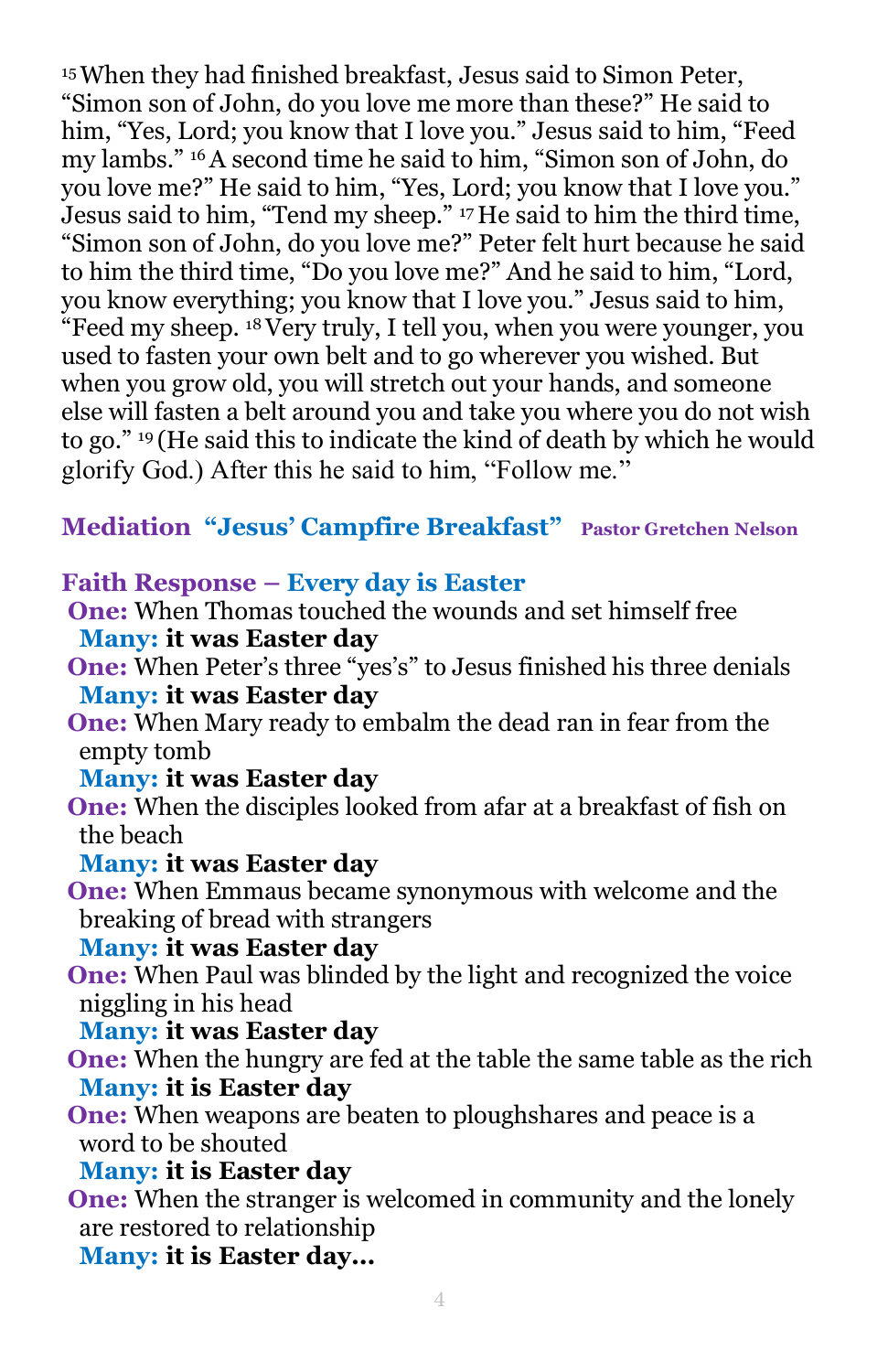#### **Sharing Christ's Peace**

 *This is your opportunity to practice witnessing God's shalom. Cross your arms or press hands together at your heart, bow to one another while keeping eye contact. Offer this or similar greeting: "The Christ in me greets the Christ in you. Abundant peace." Use your social media and texts to send Christ's peace out into the world.*

#### **Offering**

 *Giving is a spiritual practice of our faith. Sharing God's Good News through mission and ministry together through your covenant tithe, pledge, and offering with God. Consider healthy ways to be in service with your gifts and skills.*

#### **Musical Offering**

*During this musical act of praise, you are encouraged to praise God with your gifts. Wherever you are -- lift up your hands, sway, dance, let the spirit of God move you. (on screen or off).*

**Doxology "Praise God, From Whom All Blessings Flow" UMH 94**  Praise God, from whom all blessings flow; Praise God, all creatures here below; Alleluia! Alleluia! Praise God, the source of all our gifts! Praise Jesus Christ, whose power uplifts! Praise the Spirit, Holy Spirit! Alleluia! Alleluia! Alleluia!

#### **Break Open Our Hearts with Prayer**

 *As we share in prayer today you are encouraged to pray aloud your joys and concerns. Complete your prayer with "Lord, in your mercy" and all the people respond "Hear our prayer". Write your prayers in the Chat or Comment feed. Also please email them to the church office so the Prayer Team may continue to pray with you during the week.*

#### **The Lord's Prayer**

 **Our Father, who art in heaven, hallowed be thy name. Thy kingdom come thy will be done on earth as it is in heaven. Give us this day our daily bread. And forgive us our trespasses as we forgive those who trespass against us. And lead us not into temptation, but deliver us from evil. For thine is the kingdom, and the power, and the glory forever. Amen.**

**Thanksgiving and Communion**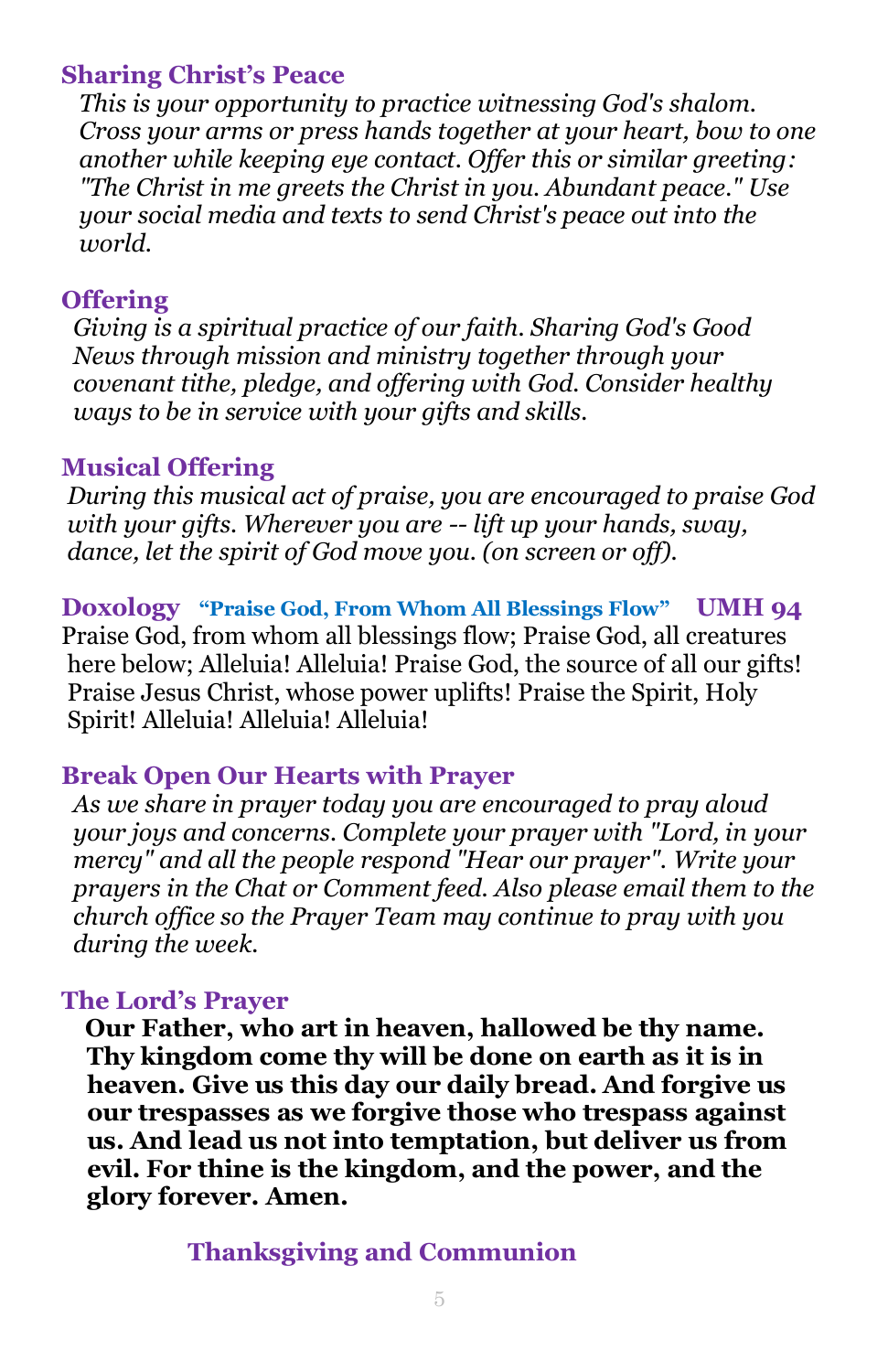**Invitation to Christ's Table Pastor:** The Lord be with you.  **People: And also with you.**

**Pastor:** Lift up your hearts.

 **People: We lift them up to the Lord.**

Pastor: Let us give thanks to the Lord our God.

 **People: It is right to give our thanks and praise.**

**Pastor:** It is right, and a good and joyful thing, always and everywhere to give thanks to you, Almighty God, creator of heaven and earth.

 And so, with your people on earth and all the company of heaven we praise your name and join their unending hymn:

#### **ALL: Holy, holy, holy Lord, God of power and might, heaven and earth are full of your glory. Hosanna in the highest. Blessed is he who comes in the name of the Lord. Hosanna in the highest.**

Pastor: Holy are you, and blessed is your Son Jesus Christ. By the baptism of his suffering, death, and resurrection you gave birth to your Church, delivered us from slavery to sin and death, and made with us a new covenant by water and the Spirit.

 On the night in which he gave himself up for us, he took bread, gave thanks to you, broke the bread, gave it to his disciples, and said: "Take, eat; this is my body which is given for you.

Do this in remembrance of me."

When the supper was over he took the cup, gave thanks to you, gave it to his disciples, and said: "Drink from this, all of you; this is my blood of the new covenant, poured out for you and for many for the forgiveness of sins. Do this, as often as you drink it, in remembrance of me."

And so, in remembrance of these your mighty acts in Jesus Christ, we offer ourselves in praise and thanksgiving as a holy and living sacrifice, in union with Christ's offering for us, as we proclaim the mystery of faith.

#### **ALL: Christ has died; Christ is risen; Christ will come again.**

**Pastor:** Pour out your Holy Spirit on us gathered here, and on these gifts of bread and wine. Make them be for us the body and blood of Christ, that we may be for the world the body of Christ, redeemed by his blood.

By your Spirit make us one with Christ, one with each other, and one in ministry to all the world, until Christ comes in final victory, and we feast at his heavenly banquet.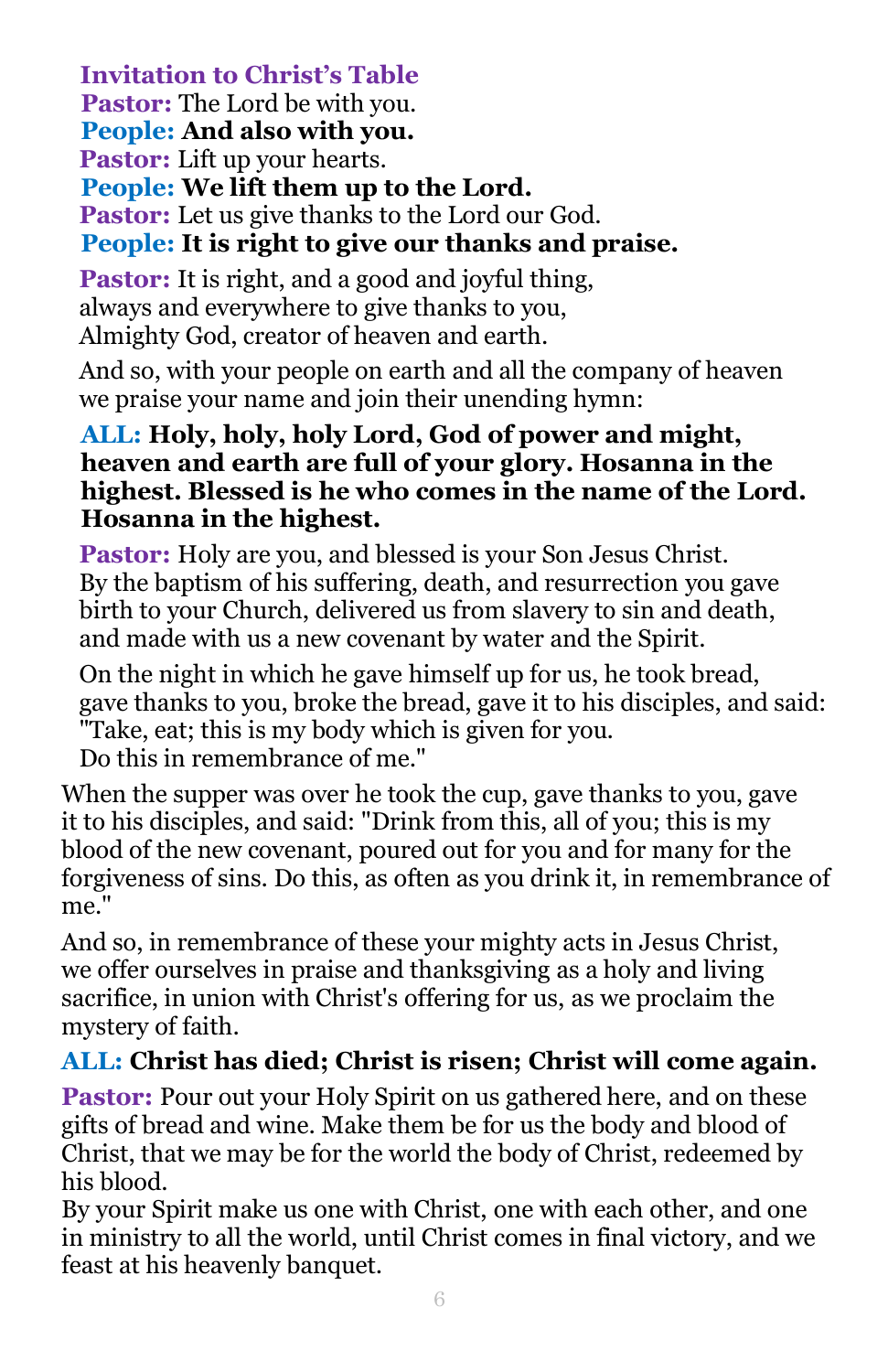Through your Son Jesus Christ, with the Holy Spirit in your holy Church, all honor and glory is yours, Almighty God, now and forever.

#### **ALL: Amen.**

### **Receiving Bread & Cup**

#### **Prayer of Thanksgiving**

 **Eternal God, we give you thanks for this holy mystery in which you have given yourself to us. Grant that we may go into the world in the strength of your Spirit, to give ourselves for others, in the name of Jesus Christ our Lord. Amen.**

#### **Praise God!**

#### **Easter Praise** "Step by Step"

[V<sub>1</sub>] Oh God You are my God, and I will ever praise You. Oh God You are my God, and I will ever praise You.

[V2] I will seek You in the morning, and I will learn to walk in Your ways; And step by step You'll lead me, And I will follow You all of my days.

#### **Blessing and Commission**

May God, who comes to us in the things of this world, bless your eyes and be in your seeing.

 May Christ, who looks upon you with deepest love, bless your eyes and widen your gaze.

 May the Spirit, who perceives what is and what may yet be, bless your Eyes and sharpen your vision.

May the Sacred Three bless your eyes and cause you to see.

#### Announcements/Action Steps

 *How shall we live as disciples this week? Highlights from the bulletin, newsletter, website, and emails. Please take time to read them all throughout the week for discipleship opportunities. [www.hamptonwesley.org](about:blank)*

Singing and Sending

Fellowship in the Fellowship Hall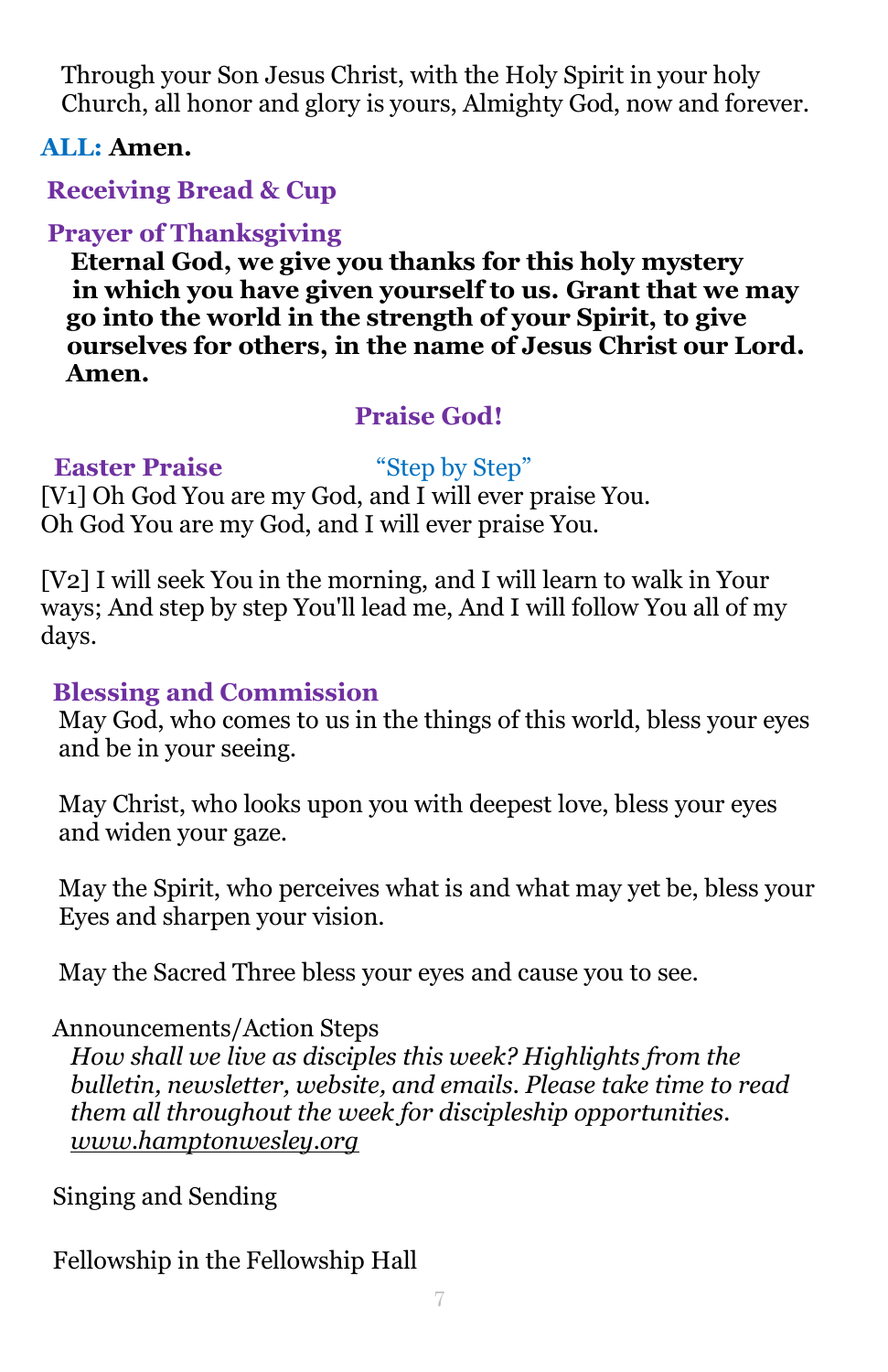*Prayers and liturgies today: Rev. Quentin Chin. Posted on:  [www.uccfiles.com/pdf/FeedmySheepEaster3April14.pdf](about:blank) Roddy Hamilton,*

*http://www.nkchurch.org.uk/index.php/mucky-paws UMC Book of Worship*

*Sanctuary of Women, copyright © Jan L. Richardson. http://paintedprayerbook.com/*

*ALL Images can be found courtesy of Vanderbilt Divinity Library. https://lectionary.library.vanderbilt.edu. All Music used within CCLI#752546*



**The Flowers are given to the Glory of God** by Cynthia Campbell.

#### **Remember in our Prayers**

**Concerns:** Wayne and Judy, Carolyn Ellington, Jackie Phillips, Frank Fishburn, Jeremy Knight, Sam, Carol Hale, Wanda, Robin Welch, Charlie, Ben Stanley, Erik and Ian Waters, DeJohn, Lindsay Warf, Marion Stone, Bill Lauder, Craig Savage, Baby Grayson, Todd Stern, Jonnie Sowers, Jeff and Laura Moore, Barbie Holland, John M, Nancy Companion, Jeff Birdsall, Sheree Yoder, Joseph Gilday, Bridget Norris, Lucy Stowe, Betsy Pinder, Mason Allen, Kath, Kenny Crocker, Eli Sweeney, Don and Pat Brookman, Mike Mee, Patty Bumgarner, Crystal Radford, Grace Burnell, Freta Lamb, Joella, Abby, Bill Mee, Zach Perkins, Caleb Coates, Zeb Cope, Pete Stone, Karen Bowers, Nina Winfree, Susan Nichols, Buddy Carlisle.

**Other Concerns:** The Coronavirus; the tragedies occurring in our country and around the world; police officers and first responders; all who are grieving; our seniors; our church and the United Methodist Church; recovery from addiction; young adults needing a closer walk with Christ; those awaiting test results; healing for those in pain.

**Nation and World:** Our nation, leaders, military, deployed troops and their families.

**Ecumenical Prayer Cycle:** Afghanistan, Kazakhstan, Kyrgyzstan, Mongolia, Tajikistan, Turkmenistan, Uzbekistan

 **Birthdays/Anniversaries: 05/02** Bill Blocker

#### **Announcements**

 **Mary Levin Bible Study:** Wednesday, May 4, 6:30 PM, at Pat Fitzgerald's home.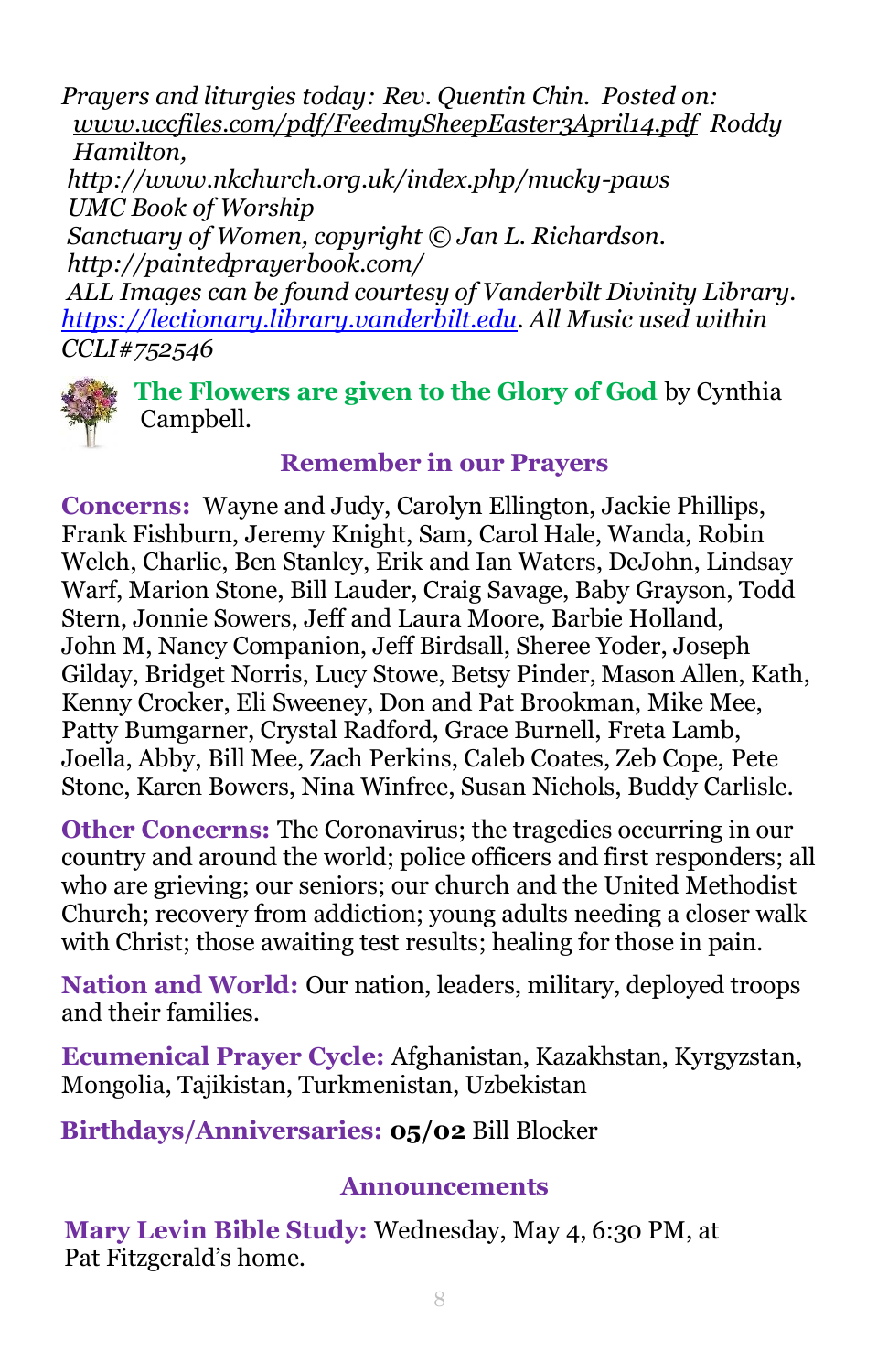### **Today is Native American Ministries Sunday (offering):**

This Sunday recognizes and supports the contributions of Native Americans to the church and society. Part of the funds collected allow us to collaborate with existing native ministries, create programs and support seminary scholarships for United Methodist Native Americans. Fifty percent of the offering remains in your annual conference to develop local ministries. The Conference Committee on Native American Ministry (CONAM) administers these funds. To donate online: ResourceUMC.org/SSGive

 **Red Cross Blood Drive:** Monday, May 9, 200-7:00 PM, in the Fellowship Hall. Please donate if you can. Volunteer help is needed to greet donors as they arrive. There is a sign-up sheet on the bulletin board. Contact: Sylvia Krisnow

**HELP Food Pantry Update:** Food Pantry needs:

Dried beans, juice, powdered milk, canned vegetables (please no green beans or corn—there is an abundance of both), cereal, pork and beans, Ramen, instant potatoes, jelly, canned fruit, canned meats (like Spam and Vienna Sausages), canned pasta meals, crackers, rice, spaghetti noodles, spaghetti sauce, snack items (single serve snack packs), bottled water, toilet paper, soap. The donations are delivered monthly. Contact person: Sherry Moore

 **Scriptures for 8 May:** Acts 9:36-43; Psalm 23; Revelation 7:9-17; John 10:22-30

| $S11n$ . | 01 | 9:00 AM Sunday School                                              |  |
|----------|----|--------------------------------------------------------------------|--|
|          |    | 10:00 AM Worship Service - In-Person, Zoom and                     |  |
|          |    | <b>Facebook</b>                                                    |  |
| Mon.     | 02 | 7:00 PM Metal Detector Club Meeting - *FH                          |  |
| Tues.    | 03 | 9:30 AM Chair Yoga $-$ *FH<br>6:30 PM NA Meeting $-$ *FH           |  |
|          |    |                                                                    |  |
|          |    | 7:00 PM SAA Meeting - Double Classroom                             |  |
| Wed.     | 04 | 6:30 PM AA Meeting - *FH                                           |  |
|          |    | 6:30 PM Mary Levin Bible Study at Pat Fitzgerald's                 |  |
| Thurs.   | 05 | 9:30 AM Chair Yoga<br>5:45 PM Men's Bible Study - Double Classroom |  |
|          |    |                                                                    |  |
|          |    | 6:00 PM Girl Scouts - *FH                                          |  |
|          |    | 7:00 PM Choir Practice                                             |  |
| Fri.     | 06 | *FH=Fellowship Hall                                                |  |
| Sat.     | 07 |                                                                    |  |
| $S11n$ . | 08 | Mother's Day-9:00 AM Sunday School                                 |  |
|          |    | 10:00 AM Worship Service - In-Person, Zoom or                      |  |
|          |    | <b>Facebook</b>                                                    |  |

*As of 1 May <sup>2022</sup>*